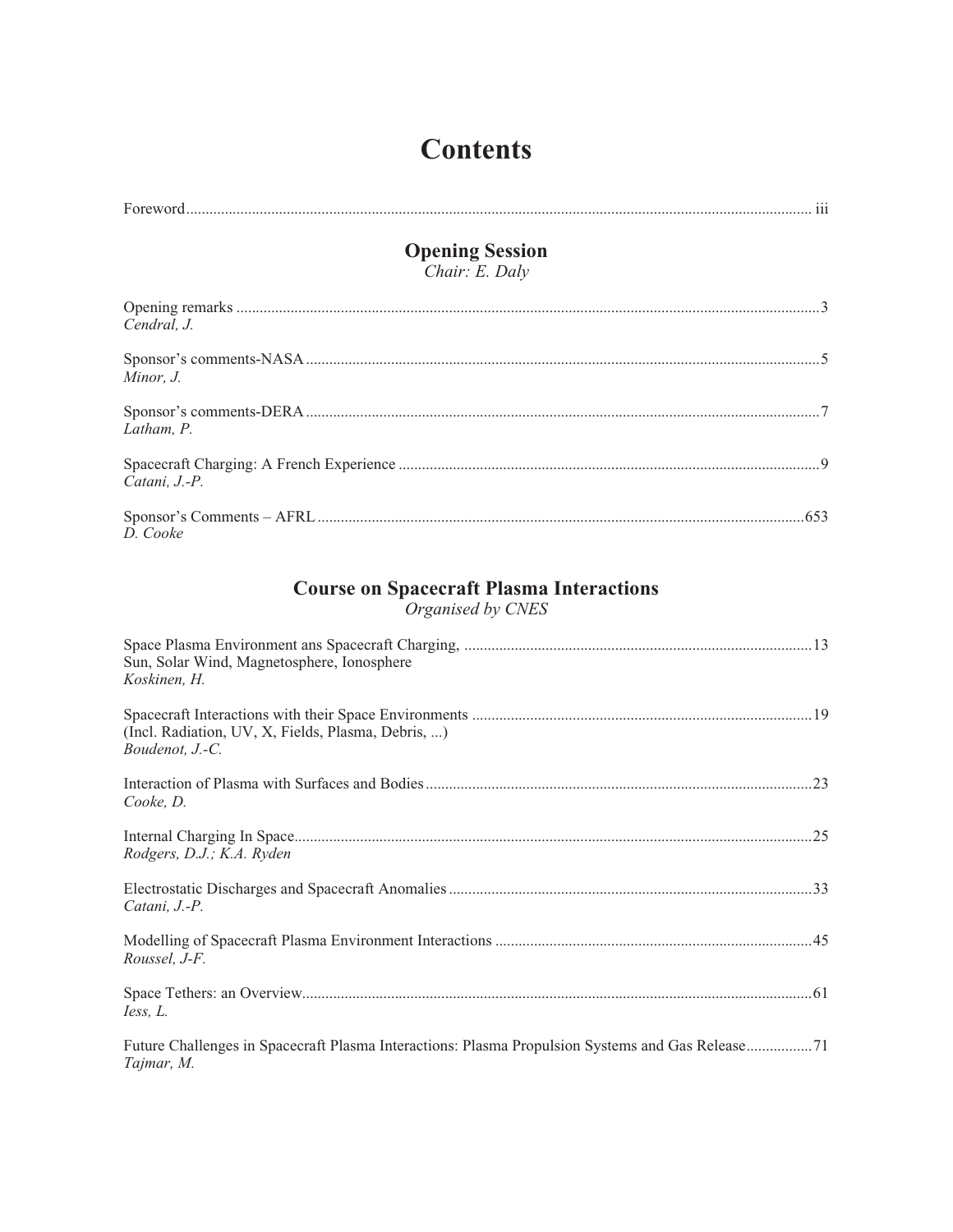## **Session 1: Engineering Practices, Methods and Procedures**

*Chair: D. Ferguson*

| Hilgers, A.                                                                                                               |  |
|---------------------------------------------------------------------------------------------------------------------------|--|
| Ferguson, D.C.                                                                                                            |  |
| Fujii, H. et al.                                                                                                          |  |
| Carruth Jr., M.R. et al.                                                                                                  |  |
| Katz, I. Et al.                                                                                                           |  |
| Frederickson, A.R. & Benson, C.E.                                                                                         |  |
| and NASCAP-2K.1 Spacecraft Charging Codes<br>Neergaard, L. et al.                                                         |  |
| A Diagnostic Tool for Spacecraft Subsystem Impact<br>Gardner, B. et al.                                                   |  |
| Takahashi, M. et al.                                                                                                      |  |
| The Effect of Temperature on Internal Charging and its Potential Role in Hazard Mitigation 133<br>Ryden, K. et al.        |  |
| Brosse, S. et al.                                                                                                         |  |
| Roussel, J-F. & Berthelier, J-J.                                                                                          |  |
| Gradient Electrostatic Discharge<br>Payan, D. et al.                                                                      |  |
| Spacecraft Charging Models in ESA's Space Environment Information System (SPENVIS)163<br>Heynderickx, D. et al.           |  |
| Wintoft, P. et al.                                                                                                        |  |
| Vacuum Arcs: Literature Review and Common Characteristics with Secondary Arcs 177<br>on Solar Arrays<br>Amorim, E. et al. |  |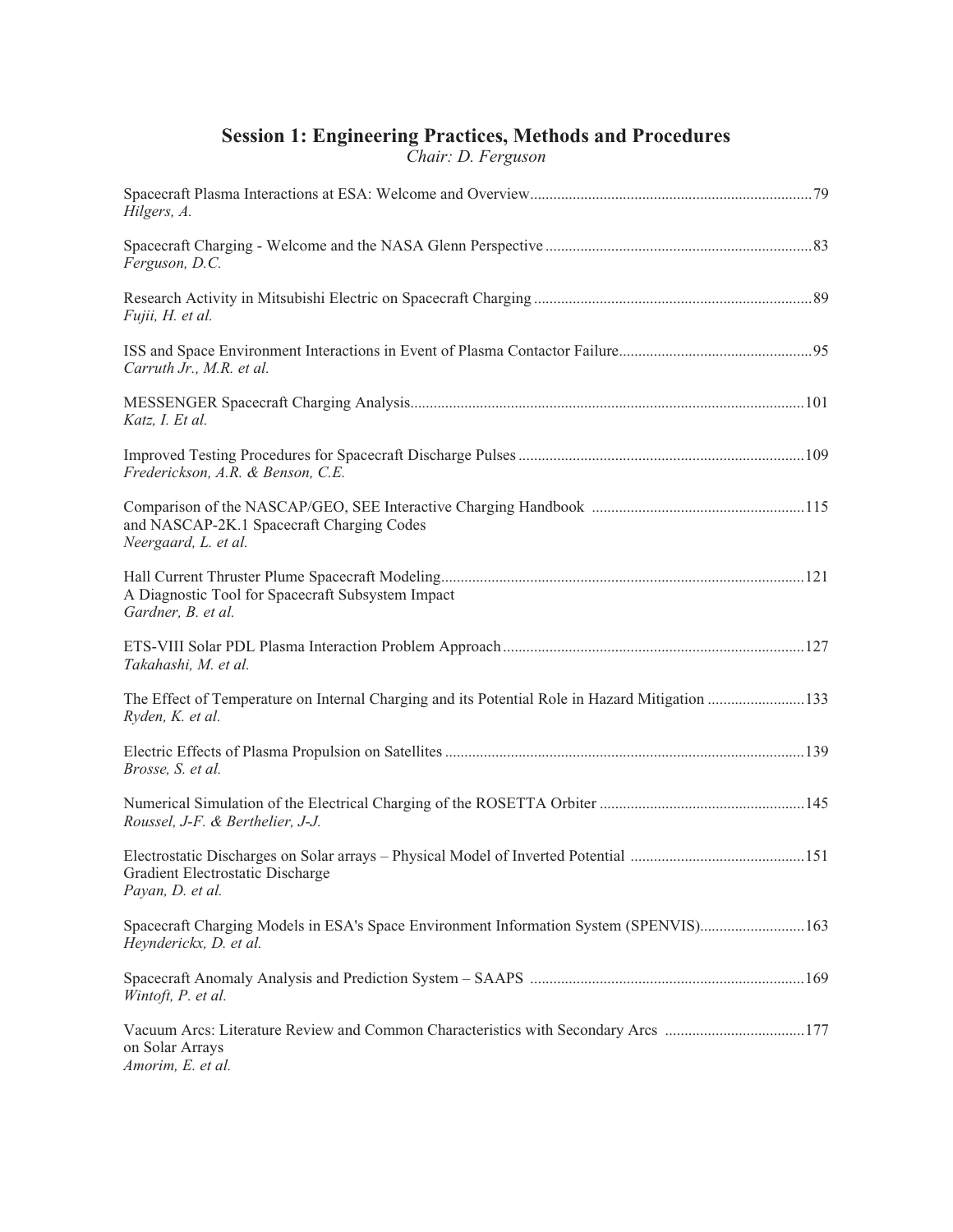| Fujii, A. et al                                                                                                                          |  |
|------------------------------------------------------------------------------------------------------------------------------------------|--|
| Katz, I. et al.                                                                                                                          |  |
| Aston, G. et al.                                                                                                                         |  |
| Influence of Electric Charging on the ROSINA Instrument in the Plasma Environment 203<br>of Comet 46P/Wirtanen<br>Nyffenegger, O. et al. |  |
| Mileev, V.N. et al.                                                                                                                      |  |
| Mileev, V.N. et al.                                                                                                                      |  |

## **Session 2: Environment Specifications**

*Chair: D. Heynderickx*

| Hilmer R.V. et al.                                                                                           |
|--------------------------------------------------------------------------------------------------------------|
| .223<br>Minor, J.                                                                                            |
| Daly, E. & A. Hilgers                                                                                        |
| Space Weather Forecasting: Under the Hood of the Magnetospheric Specification Model 235<br>Hilmer, R. et al. |
| Minow, J.I. et al.                                                                                           |
| Evans, H.D.R. et al.                                                                                         |

#### **Session 3: In-Flight Investigations, Measurements and Observations** *Chair: H. Usui*

Effects of Active Spacecraft Potential Control on CLUSTER Plasma Measurements - First Results ..............255 *Torkar, K. et al.*

| - the Result of INTERBALL Project (1995 - 2000) |  |
|-------------------------------------------------|--|
| Klimov. S.I. et al.                             |  |
|                                                 |  |

Comparing CRRES Internal Discharge Monitor Results with Ground Tests ....................................................265 and Published Guidelines *Frederickson, A. et al.*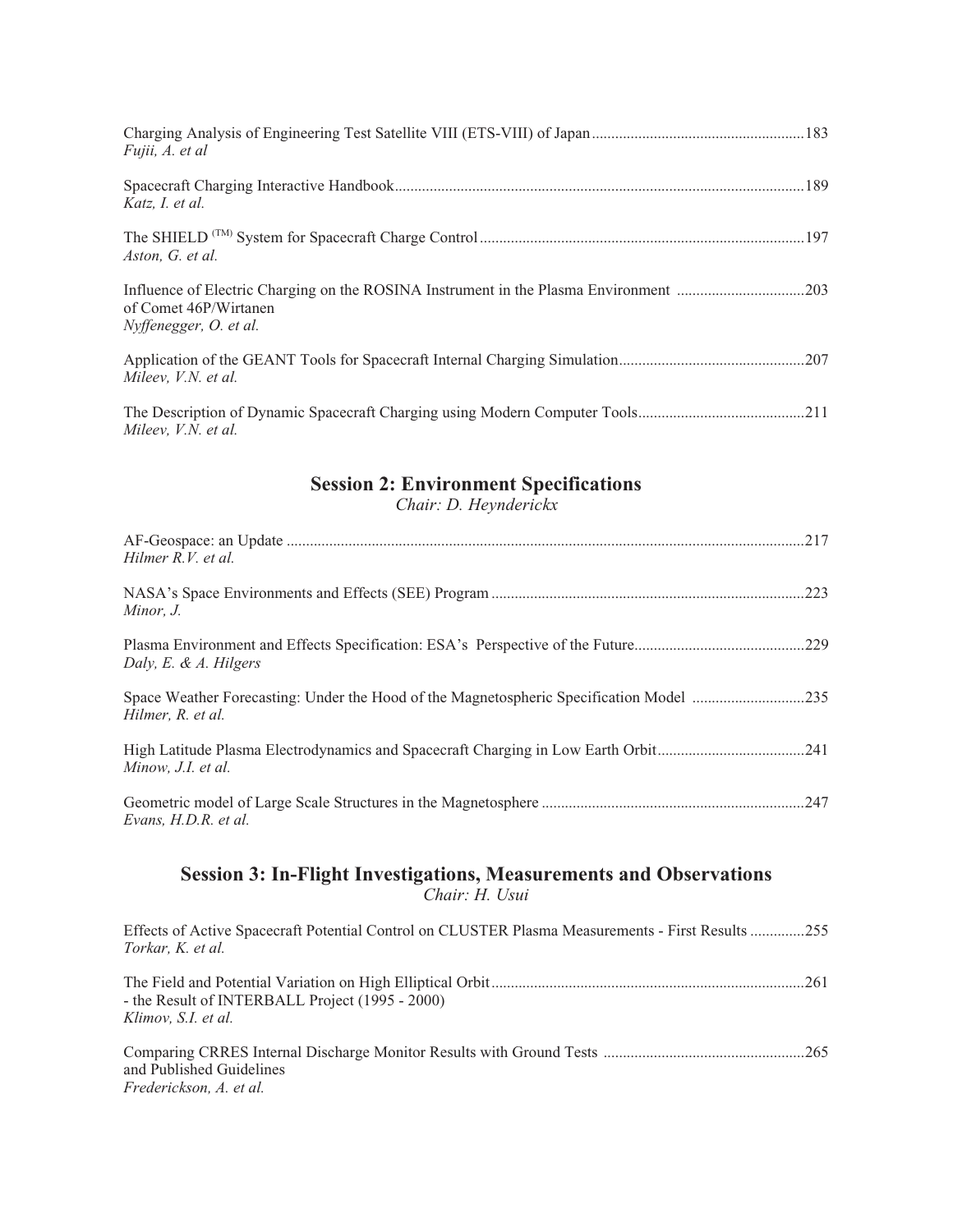| Matsumoto, H. et al.                                                                                                                                              |  |
|-------------------------------------------------------------------------------------------------------------------------------------------------------------------|--|
| Fennell, J.F. et al.                                                                                                                                              |  |
| Galica, G.E. et al.                                                                                                                                               |  |
| Satellites with Other Space and Ground Based Measurements<br>Ozkul, A. et al.                                                                                     |  |
| Catani, J-P. & Payan, D.                                                                                                                                          |  |
| Klimov, S.I. et al.                                                                                                                                               |  |
| Laframboise, J.G. et al.                                                                                                                                          |  |
| Sanmartin, J.R. et al.                                                                                                                                            |  |
| Hot Plasma Spectrometer Data<br>Novikov, L.S. et al.                                                                                                              |  |
| Li Wang et al.                                                                                                                                                    |  |
| Anderson, P.C.                                                                                                                                                    |  |
| Ciccolella, A. & Wolf, J.                                                                                                                                         |  |
| Profiles of Inner and Outer Belt Internal Charging Currents against Geomagnetic Parameter 'L': 341<br>Results from the first "SURF" Experiment<br>Ryden K. et al. |  |
| Lai, S.T. et al.                                                                                                                                                  |  |
| Spacecraft potential in magnetospheric auroral region at altitudes 2--3 $R_E$<br>Afonin, V. et al.                                                                |  |

#### **Session 4: Laboratory Experiments, Measurements and Testing** *Chair: S. Lai, G. Drolshagen*

| Ramasamy, R. et al, |  |
|---------------------|--|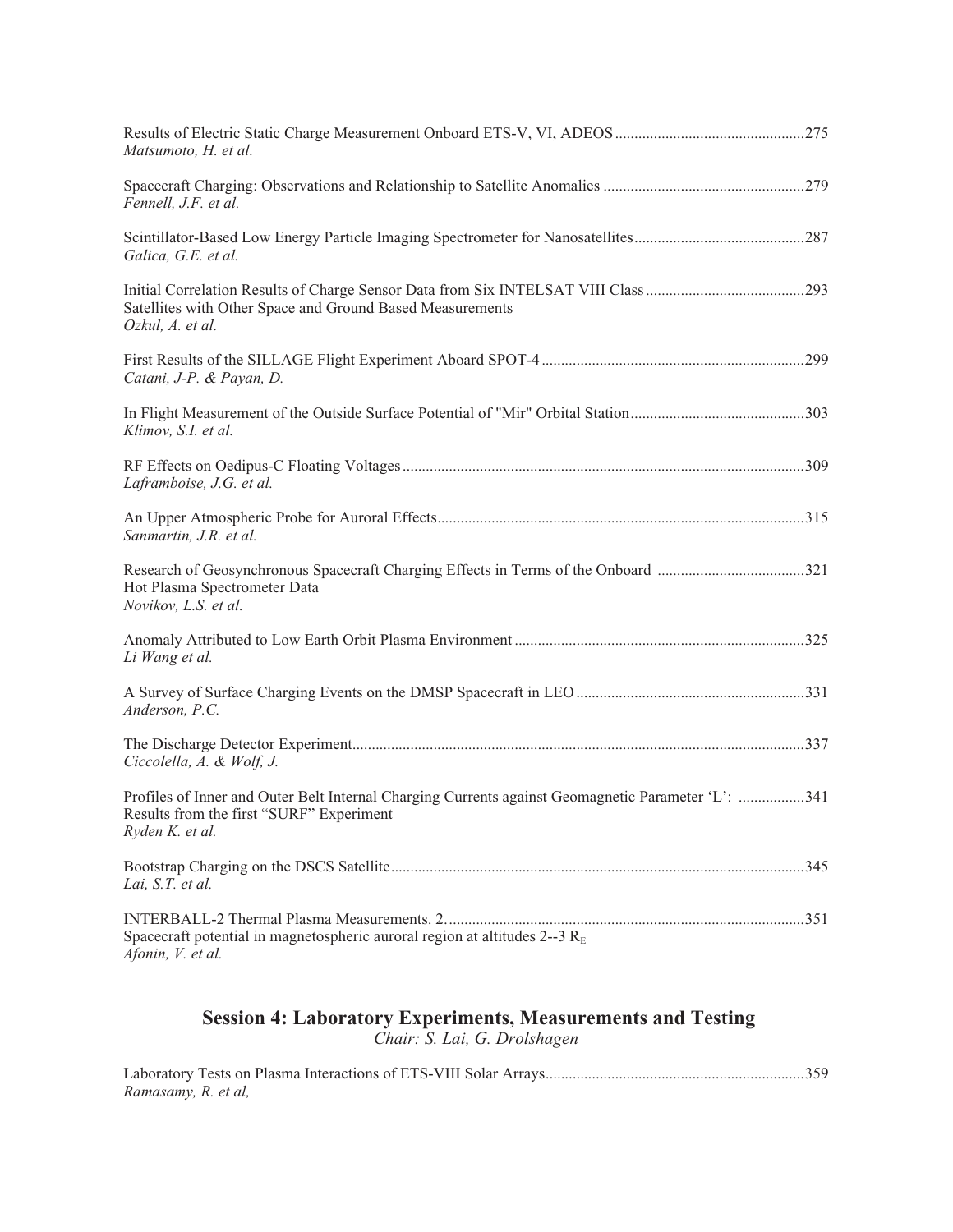| Ferguson, D.C. et al.                                                                                                                                                                 |  |
|---------------------------------------------------------------------------------------------------------------------------------------------------------------------------------------|--|
| Vaughn, J.A. et al.                                                                                                                                                                   |  |
| Secondary Arcs on Solar Arrays: Occurrence, Thresholds, Characteristics and Induced Damage 377<br>Levy, L. et al.                                                                     |  |
| Experimental Results of Testing Electron Field Emission Cathodes for Spacecraft Applications383<br>Aguero, V. & Adamo, R.C.                                                           |  |
| Nicolini, D. et al.                                                                                                                                                                   |  |
| Ozaki, T. et al.                                                                                                                                                                      |  |
| Ishikawa, M. et al.                                                                                                                                                                   |  |
| An Experimental Investigation of the Effects of Charging on the International Space Station 405<br>Schneider, T. et al.                                                               |  |
| by Radioactive Rays<br>Tanaka, Y. et al.                                                                                                                                              |  |
| Frederickson, A.R.                                                                                                                                                                    |  |
| McDonnell, J.A.M. et al.                                                                                                                                                              |  |
| Development of Deep Charge Monitoring System for Spacecraft Utilizing the PIPWP Method429<br>Watanabe, R. et al.                                                                      |  |
| Viel-Inguimbert, V. et al.                                                                                                                                                            |  |
| Stein, C.                                                                                                                                                                             |  |
| Risks of Low-voltage Arcs Sustained by the Photovoltaic Power of a Satellite Solar Array 447<br>During an Electrostatic Discharge. Solar Arrays Dynamic Simulator<br>Payan, D. et al. |  |
| Prevention of Ion Charging<br>Cho, M. et al.                                                                                                                                          |  |
| Tahara, H. et al.                                                                                                                                                                     |  |
| Frederickson, A.R. & Benson, C.E.                                                                                                                                                     |  |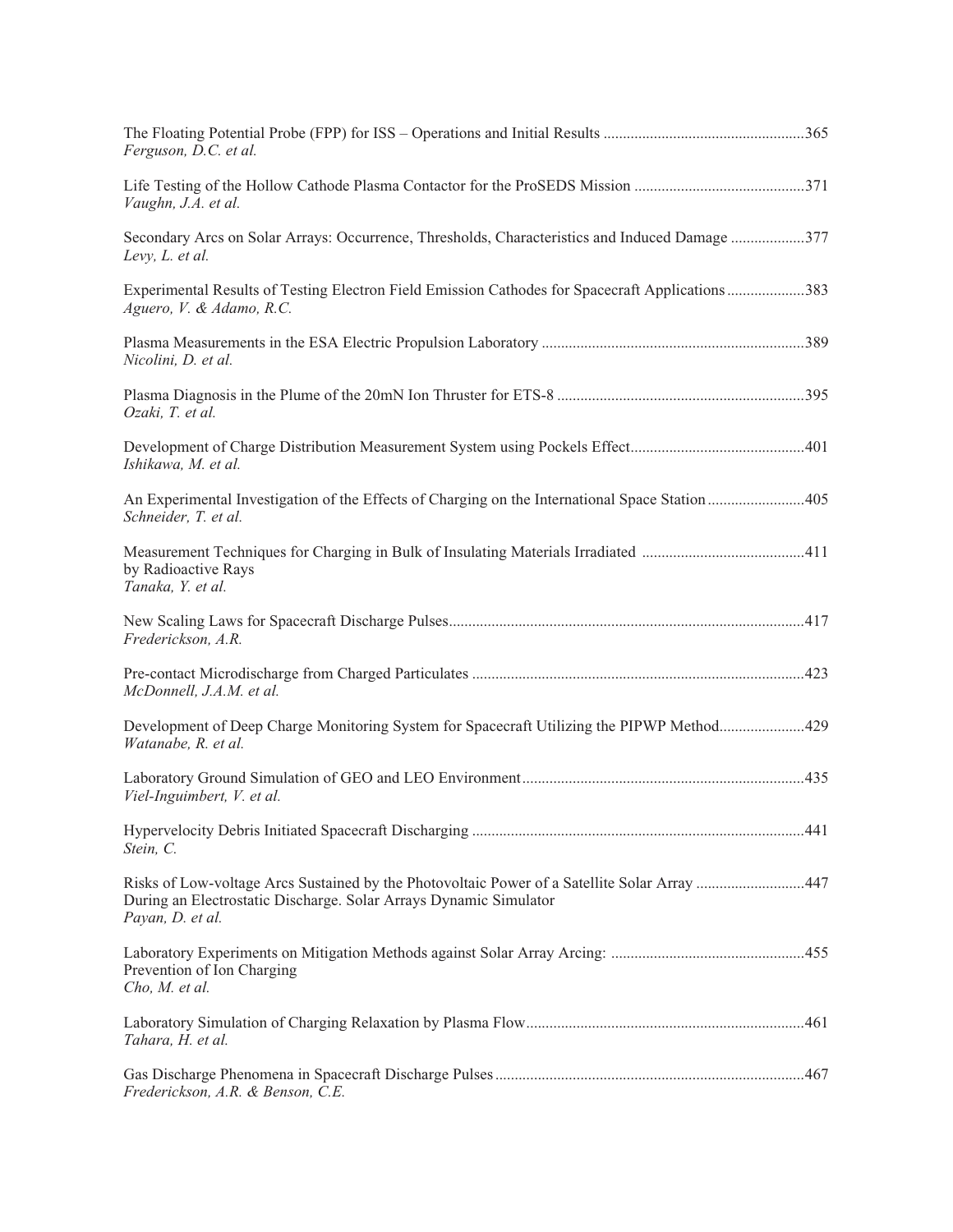| Vayner, B. et al.                                                                                         |  |
|-----------------------------------------------------------------------------------------------------------|--|
| Structural Potential Transients and its Interference Test Method on DC-DC Converter<br>Weiquan, F. et al. |  |
| Veselov M.V. & Buzulukova N.Yu.                                                                           |  |
| Hillard, G.B. et al.                                                                                      |  |

## **Session 5: Theoretical and Numerical Developments**

*Chair: J.-F. Roussel*

| Lai, S.T.                                                                                                        |
|------------------------------------------------------------------------------------------------------------------|
| Mandell, M. et al.                                                                                               |
| in Geostationary Plasmic Environment<br>Chanrion, O.                                                             |
| Forest, J. et al.                                                                                                |
| Okada, M. & Matsumoto, H.                                                                                        |
| Onishi, T. et al.                                                                                                |
| Sanmartin, J.R & Estes, R.D.                                                                                     |
| Usui, H. et al.                                                                                                  |
| Ahedo, E. et al.                                                                                                 |
| Tajmar, M.                                                                                                       |
| Effective Ion Current Computation Algorithm for Modeling of LEO Spacecraft Charging555<br>Makletsov, A.A. et al. |
| around Interball Auroral Probe<br>Bouhram, M. et al.                                                             |